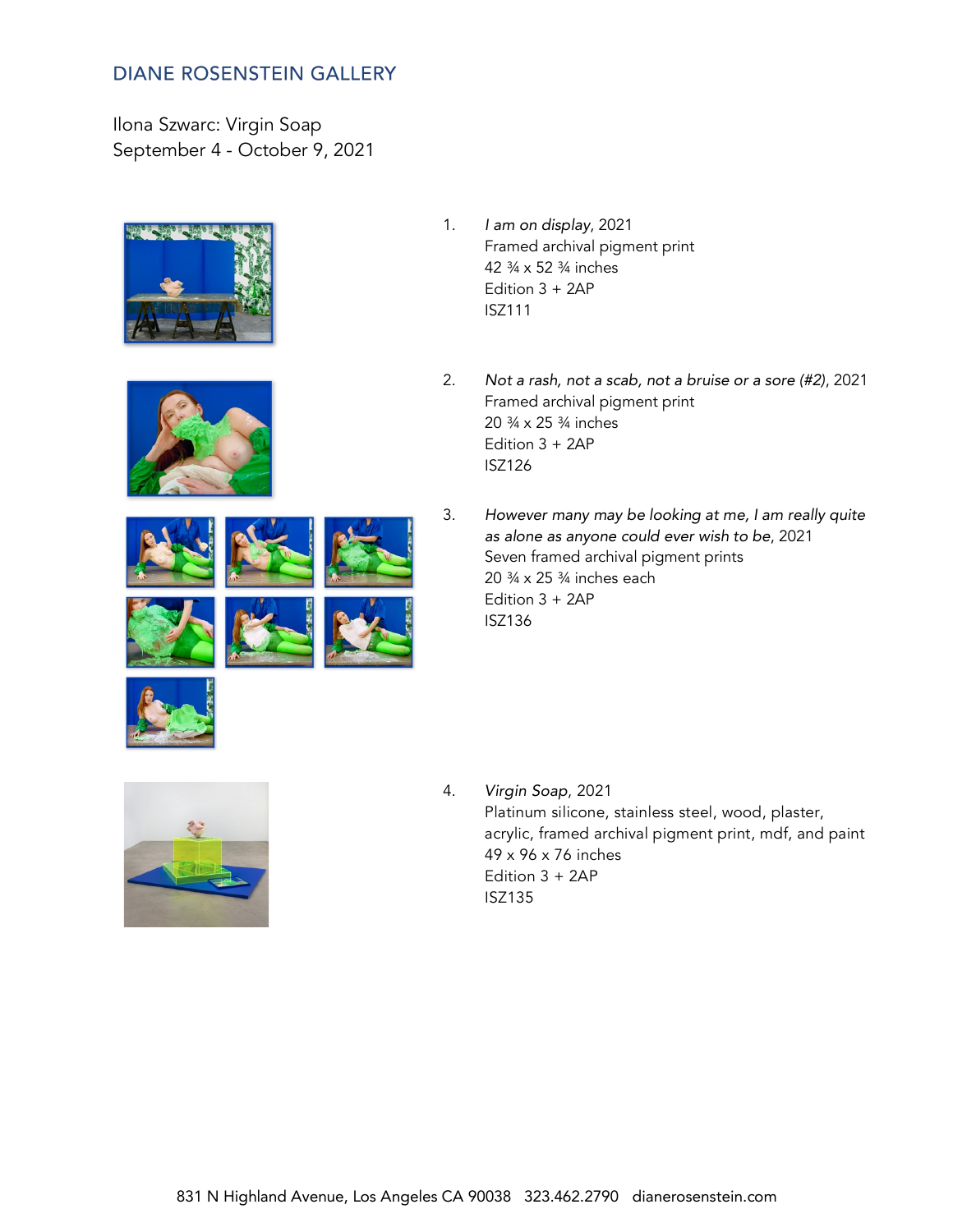









- 5. *Hormones are hormones, and art is art*, 2021 Framed archival pigment print 42 ¾ x 52 ¾ inches Edition 3 + 2AP ISZ110
- 6. *You are a breast, of sorts*, 2021 Framed archival pigment print 33 ¾ x 26 ¾ inches Edition  $3 + 2$  AP ISZ113
- 7. *Women and their apertures*, 2021 Framed archival pigment print 33 ¾ x 26 ¾ inches Edition 3 + 2AP ISZ130
- 8. *I examine myself yet again under a strong light*, 2021 Framed archival pigment print 33 ¾ x 26 ¾ inches Edition 3 + 2AP ISZ131
- 9. *If I am a breast I would make milk*, 2021 Framed archival pigment print 33 ¾ x 26 ¾ inches Edition 3 + 2AP ISZ128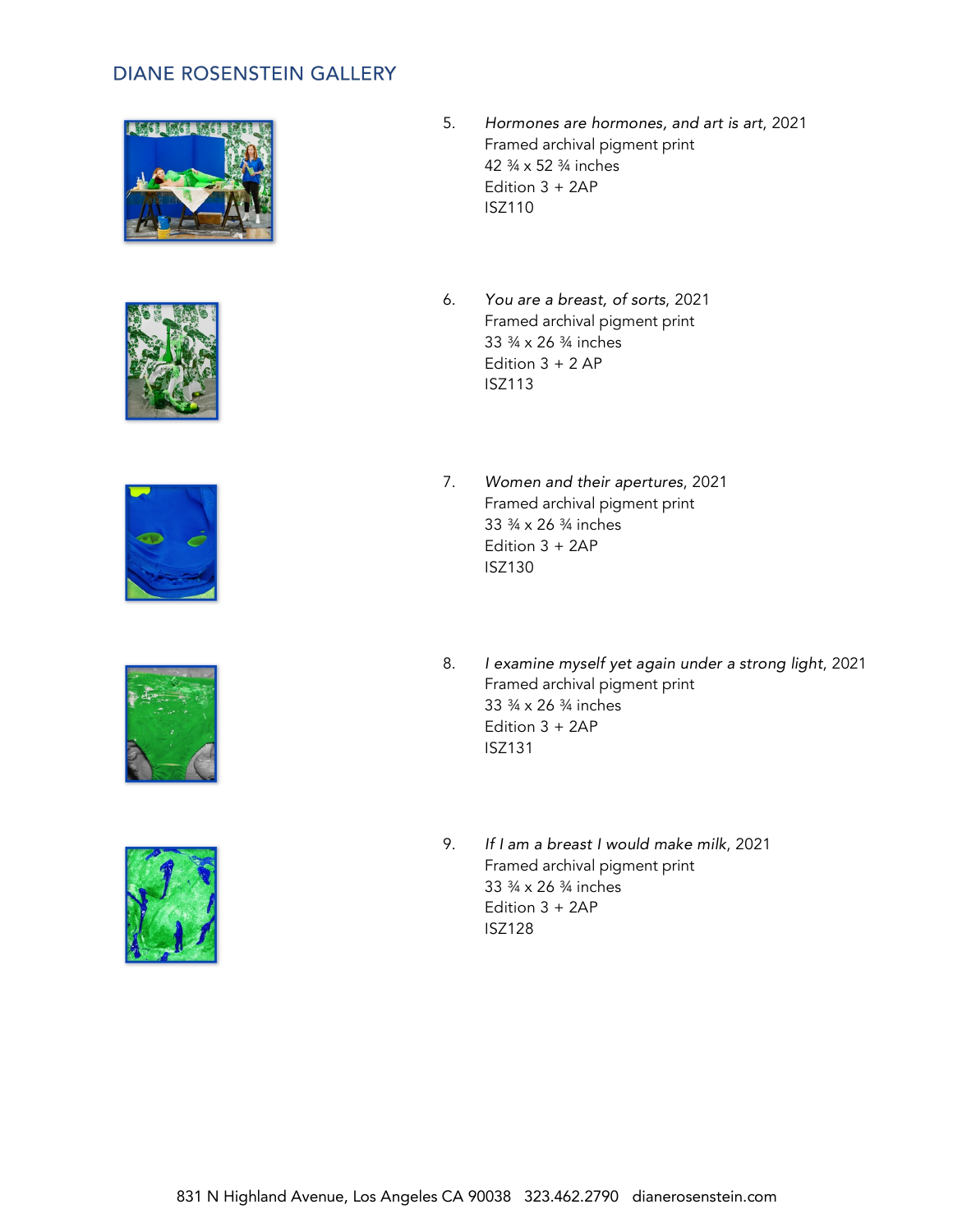





11. *The sleep that I slept within a nightmare itself*, 2021 Framed archival pigment print 33 ¾ x 26 ¾ inches Edition 3 + 2AP ISZ132



- 12. *Not a rash, not a scab, not a bruise or a sore (#1)*, 2021 Framed archival pigment print 20 ¾ x 25 ¾ inches Edition 3 + 2AP ISZ125
- 13. *The etiquette of being a breast*, 2021 Framed archival pigment print 20 ¾ x 60 ¾ inches Edition 3 + 2AP ISZ133



14. *I know a perspective from which all that exists appears awesome and mysterious*, 2021 Framed archival pigment print 20 ¾ x 60 ¾ inches Edition 3 + 2AP ISZ134